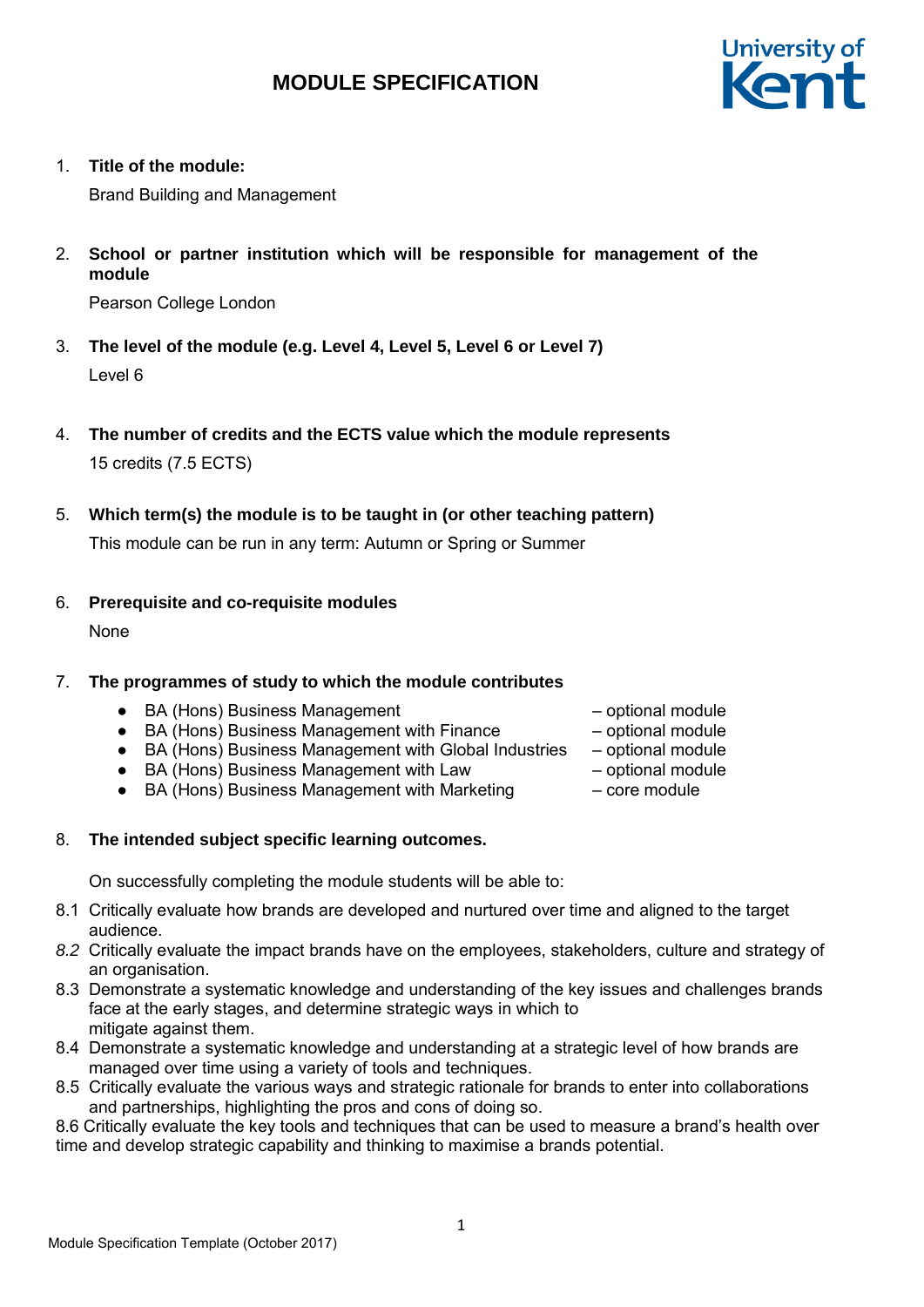

### 9. **The intended generic learning outcomes.**

On successfully completing the module students will be able to:

- 9.1 Demonstrate the ability to manage their own learning, and to make use of scholarly reviews and primary sources (e.g. refereed research articles and/or original materials appropriate to the discipline).
- 9.2 Describe and comment on aspects of current research or advanced scholarship.
- 9.3 Communicate appropriately to both specialist and non-specialist audiences.
- 9.4 Collaborate with others and work independently to critically evaluate problems and propose a range of solutions identifying strengths and weaknesses of each solution.
- 9.5 Demonstrate an appreciation of the uncertainty, ambiguity and limits of current knowledge.

#### 10. **A synopsis of the curriculum**

The module will be developed across three broad themes relating to the development and management of brands:

Theme 1 Building a brand

- Introduction to branding
	- o How a brand is built
	- o Building brands based on vision and consumer insight
- Developing the brand plan; segmentation, targeting and positioning
	- o Segmentation; how to identify segments of customers within markets. (JP) Value, behavioural and task based segmentation
	- o Targeting; identifying segments to target
	- o Positioning; achieving a superior position in the minds of customers relative to competitors
- Communicating and testing the brand with consumers
	- o Ways to launch the brand
	- o Getting feedback and iterating the brand
	- o Aligning the brand to consumers and maximising its reach

Theme 2 Managing growth

- Managing a brand and a portfolio of brands
	- o Brand portfolios: What is the role of individual brands in a portfolio?
	- o Brand hierarchy: how are brands and sub-brand linked within a hierarchy?
	- o Brand extensions: how can new brands be introduced that leverage existing ones?
	- o How should brands be managed brands over time?
- The product/brand lifecycle
	- o The product life cycle: its stages and determinants
	- o Managing demand and the marketing mix over the life cycle
	- o Pros and cons of product life cycle concept
- Managing a brand' costs
	- o Types of costs and cost reduction strategies.
	- o Break-even analysis.
	- o Profitability versus market share/sales.
- Brand collaborations, JVs and partnerships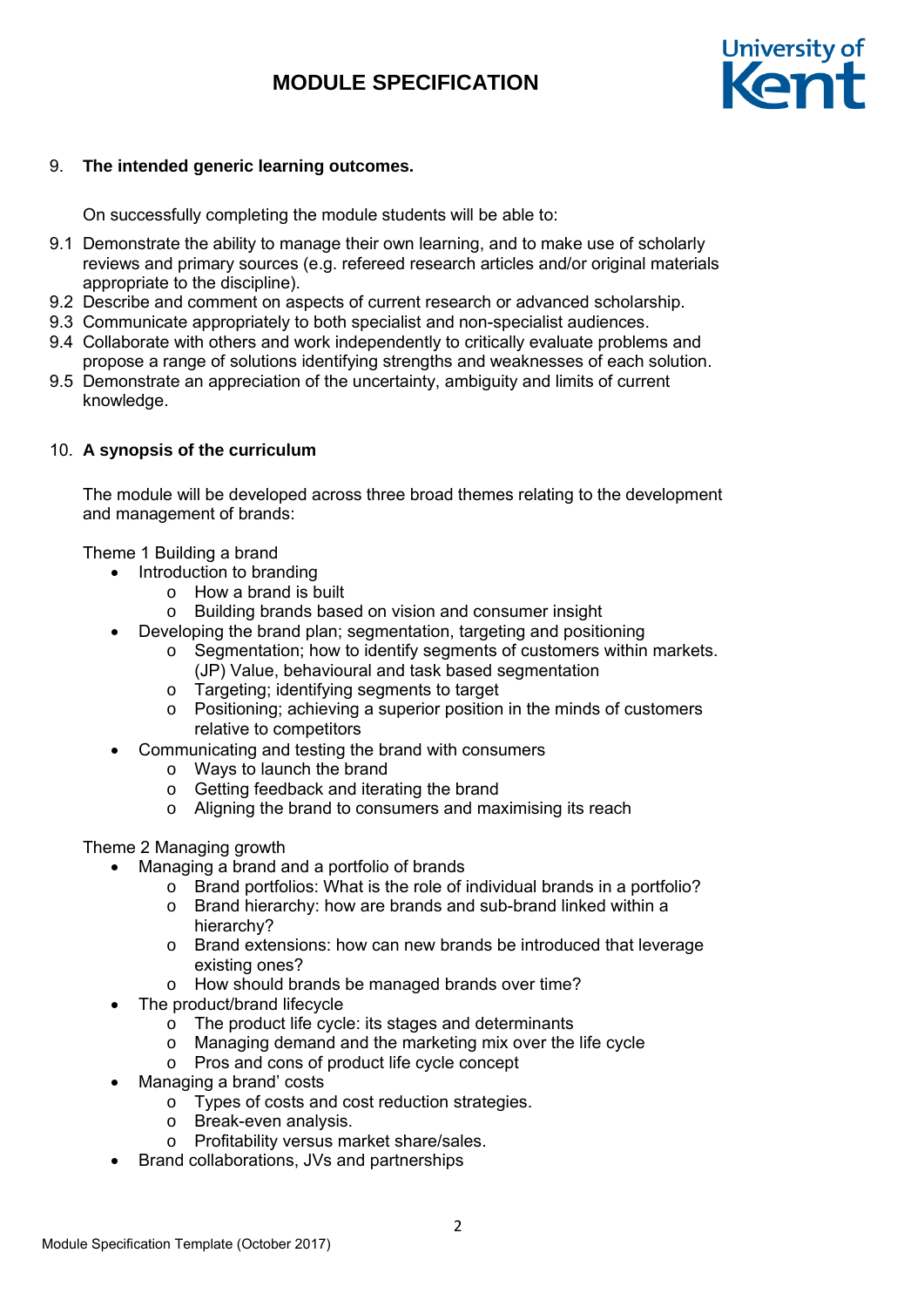

- o Developing brand collaborations
- o When brands come together

Theme 3 Evaluating the brand

- Building brand value/equity
	- o What is brand equity?
	- o Why measure it?
	- o How is brand equity built?
	- o Tools and techniques to build brand equity
	- o What is the role of various media in building brand equity?
	- Brand measurement and testing techniques
		- o Marketing testing techniques
		- o Brand tracking
		- o Net promoter score
		- o Brand Asset Validator
- Brand evaluation
	- o Profitability versus market share/sales.
	- o Assessing market response.

## 11. **Reading List (Indicative list, current at time of publication. Reading lists will be published annually)**

- Keller, "Strategic Brand Management: Global Edition, 4/E" ISBN-13: 9780273779414
- Light and Kiddon, "New Brand Leadership: Managing at the Intersection of Globalisation, Localisation and Personalisation, 1/E" ISBN-13: 9780134193823
- Other resources:
- Brand Vision: https://www.prophet.com/theinspiratory/2014/03/19/it-starts-with-abrand-vision/
- Purpose Driven Brands: http://www.fastcoexist.com/3019856/10-ways-todayspurpose-driven-brands-can-bring-their-core-values-to-life

## 12. **Learning and Teaching methods**

For full details please see the teaching and learning strategy in the programme specification. Students can study this module in the interactive classes model or the mentored independent model. Those on the former will typically experience one lecture and one seminar each week.

| Scheduled Hours:                | 25  |
|---------------------------------|-----|
| Placement Hours:                | nn  |
| <b>Independent Study Hours:</b> | 125 |
| <b>Total Study Hours:</b>       | 150 |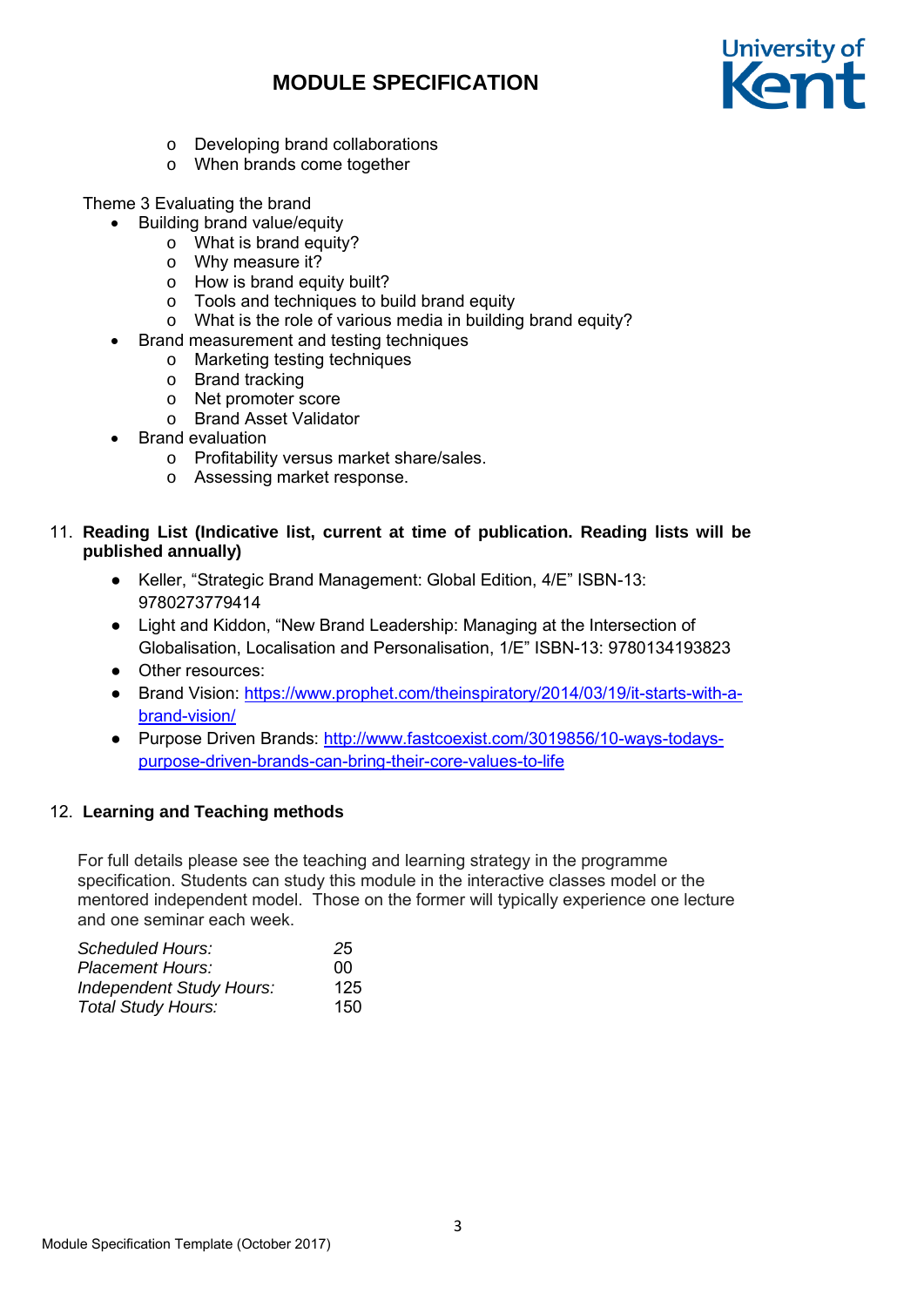

## 13. **Assessment methods.**

#### **13.1 Main Assessment**

This module is assessed as follows:

- A 30 minute **group presentation** (30% of overall grade) will require students to demonstrate their ability to develop and grow a brand in a strategic manner. It will focus on the various challenges a brand will face when they first set up and then consider how to overcome the challenges to achieve critical mass, salience and awareness. Students will also be required to determine tools and techniques to measure a brands health early in its evolution.
- A 3,500 word **individual report** (70% of overall grade) will require students to conduct a critical evaluation on an established brand and how it is managed and evaluated over time. This will require a strategic lens and analysis to determine the optimal direction for the brand in the future. It will also cover how to measure brand health and align it to changing customer expectations.

A pass must be achieved in the individual report element of assessment in order to pass the module.

#### **13.2 Reassessment**

| <b>Module</b><br>learning<br>outcome         |                           | 8.1 | 8.2                     | 8.3                       | 8.4              | 8.5              | 8.6                       | 9.1 | 9.2                       | 9.3              | 9.4              | 9.5          |
|----------------------------------------------|---------------------------|-----|-------------------------|---------------------------|------------------|------------------|---------------------------|-----|---------------------------|------------------|------------------|--------------|
| Learning/<br>teaching<br>method              | <b>Hours</b><br>allocated |     |                         |                           |                  |                  |                           |     |                           |                  |                  |              |
| Lectures                                     | 10                        | X   | X                       | X                         | X                | X                | $\boldsymbol{\mathsf{X}}$ |     |                           |                  |                  | X            |
| <b>Seminars</b>                              | 15                        | X   | $\overline{\mathbf{x}}$ | X                         | $\boldsymbol{X}$ | $\boldsymbol{X}$ | $\boldsymbol{X}$          | X   | $\boldsymbol{\mathsf{X}}$ | $\boldsymbol{X}$ |                  | X            |
| Private study                                | 125                       | X   | $\boldsymbol{X}$        | $\boldsymbol{X}$          | $\boldsymbol{X}$ | $\boldsymbol{X}$ | $\boldsymbol{X}$          | X   | X                         | X                | $\boldsymbol{X}$ | X            |
| <b>Assessment</b><br>method                  |                           |     |                         |                           |                  |                  |                           |     |                           |                  |                  |              |
| Group<br>Presentation<br>$(30 \text{ mins})$ |                           | X   | X                       | X                         |                  |                  |                           |     | X                         | X                | X                | $\mathsf{X}$ |
| Individual<br>report (3,500<br>words)        |                           | X   | X                       | $\boldsymbol{\mathsf{x}}$ | X                | X                | X                         | X   | X                         | X                | X                | X            |

#### 14. **Map of Module Learning Outcomes (sections 8 & 9) to Learning and Teaching Methods (section12) and methods of Assessment (section 13)**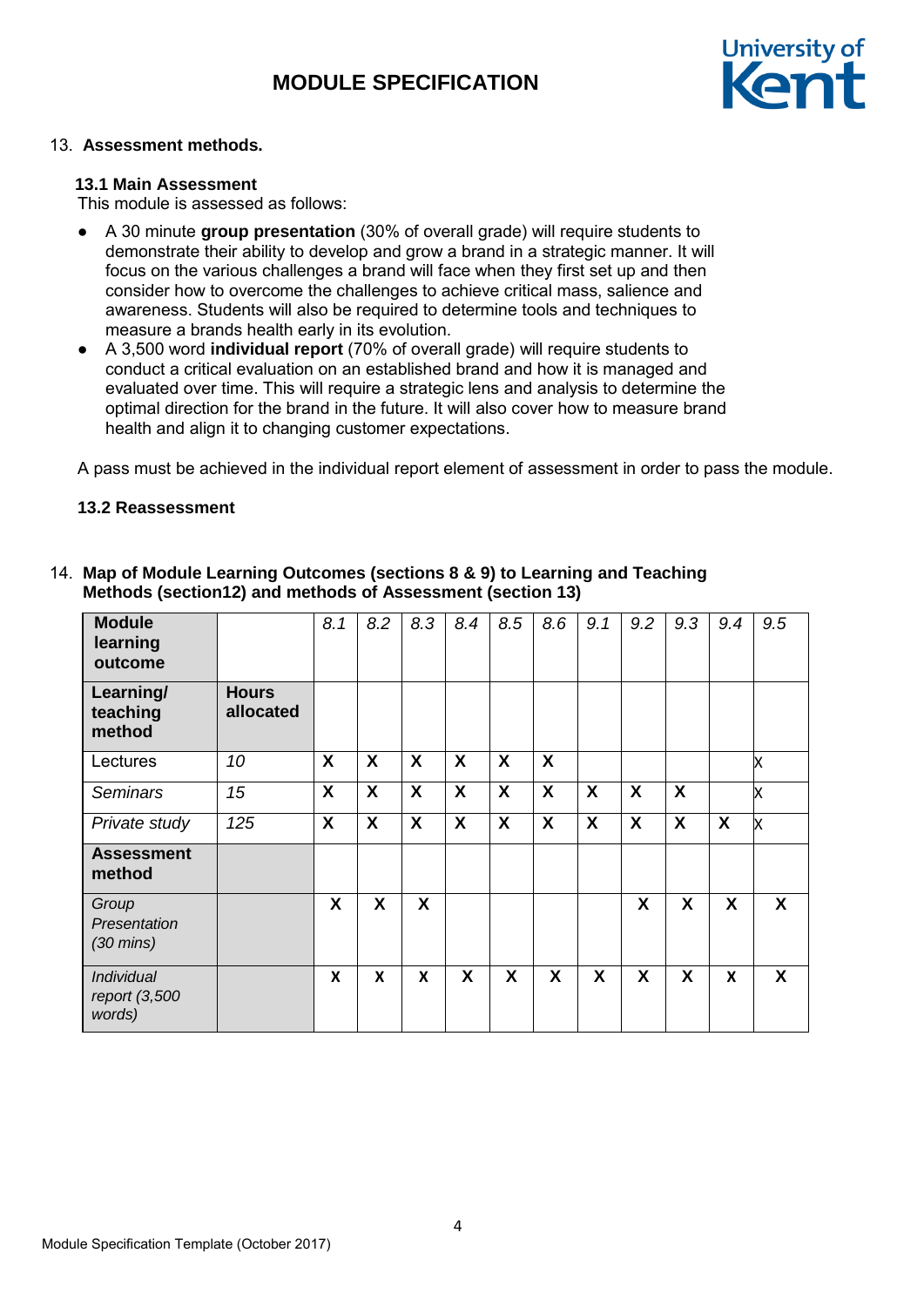

#### 15. **Inclusive module design**

The Collaborative Partner recognises and has embedded the expectations of current equality legislation, by ensuring that the module is as accessible as possible by design. Additional alternative arrangements for students with Inclusive Learning Plans (ILPs)/ declared disabilities will be made on an individual basis, in consultation with the relevant policies and support services.

The inclusive practices in the guidance (see Annex B Appendix A) have been considered in order to support all students in the following areas:

- a) Accessible resources and curriculum
- b) Learning, teaching and assessment methods

#### **16. Campus(es) or Centre(s) where module will be delivered:**

Pearson College London

#### **17. Internationalisation**

Examples and case studies in seminars will be taken from a variety of international contexts so students have an up-to-date understanding of development of brands in a variety of national contexts. Materials for lectures and those given to the students via their assigned readings will include international content so that students can consider this topic both internationally and globally.

**If the module is part of a programme in a Partner College or Validated Institution, please complete sections 17 and 18. If the module is not part of a programme in a Partner College or Validated Institution these sections can be deleted.**

## 18. **Partner College/Validated Institution:**

Pearson College London

## 19. **University School responsible for the programme:**

Kent Business School